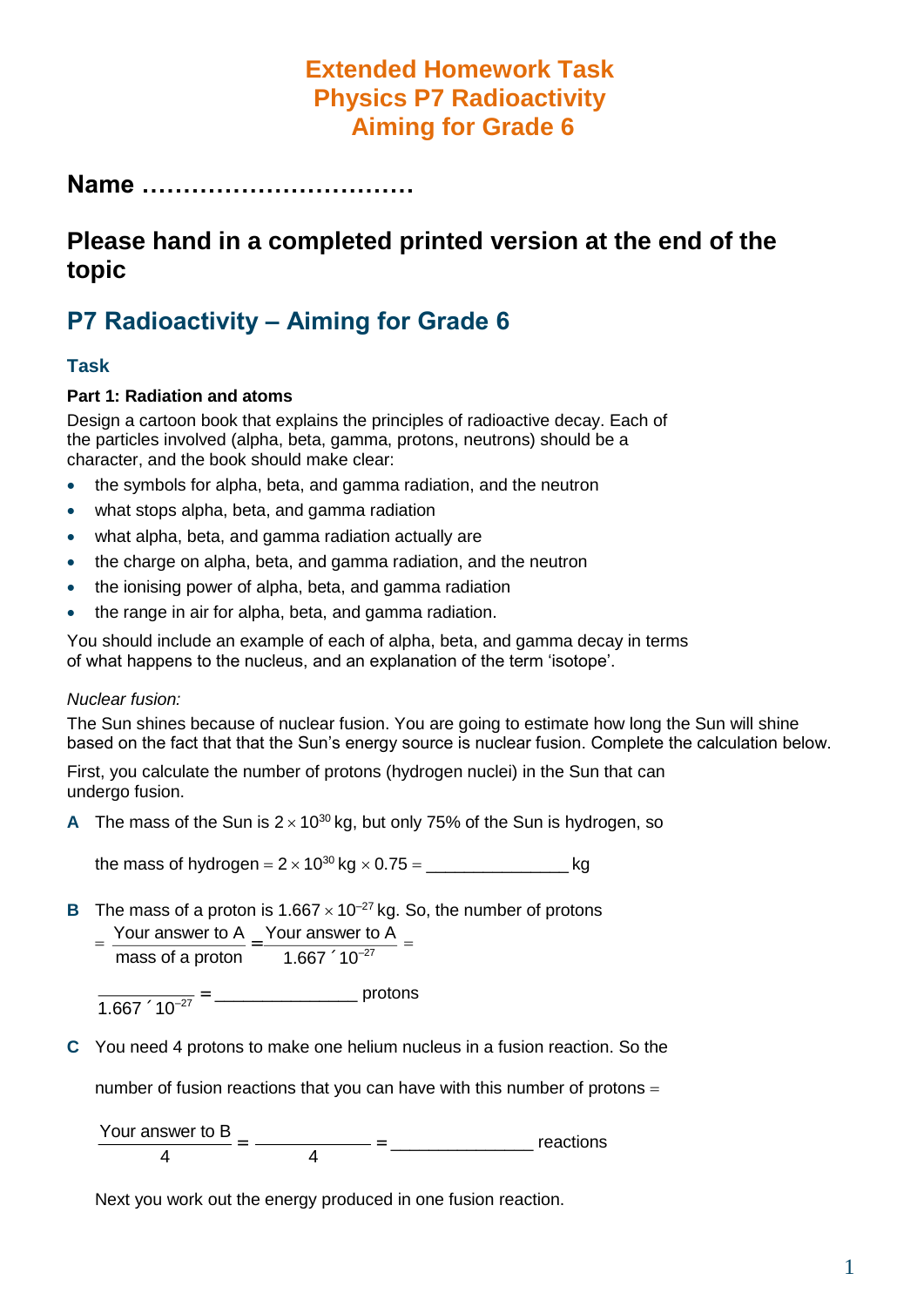**D** The mass of 4 protons (hydrogen nuclei) is  $6.693 \times 10^{-27}$  kg The mass of one helium nucleus is  $6.645 \times 10^{-27}$ kg The difference in mass between the helium nucleus and the 4 protons

6.693 10–27 kg – 6.645 10–27 kg \_\_\_\_\_\_\_\_\_\_\_\_\_\_\_ kg.

**E** energy = mass  $\times$  (speed of light)<sup>2</sup>. So, the energy released when this mass is converted to energy in one fusion reaction

 $=$  [vour answer to D]  $\times$  (speed of light)<sup>2</sup> =

\_\_\_\_\_\_\_\_\_\_\_\_\_\_\_ (3 10<sup>8</sup> ) <sup>2</sup> \_\_\_\_\_\_\_\_\_\_\_\_\_\_\_ J.

Finally, you work out the energy released by all the hydrogen nuclei, and the lifetime of the Sun.

**F** Total energy released in fusion = energy per reaction  $\times$  number of reactions

[your answer to E] [your answer to C] \_\_\_\_\_\_\_\_\_\_\_\_\_\_\_ J.

**G** The luminosity of the Sun is about  $4 \times 10^{26}$  W which means that it radiates  $4 \times 10^{26}$  joules per second. So the lifetime of the Sun

Your answer to F  $4.10^{26}$  J/s  $=$   $\frac{4.10^{26}$  J/s = \_\_\_\_\_\_\_\_\_\_\_\_\_\_ s.

**H**. Convert your answer to G to years.

#### **Part 3: Half-life, using radioactivity and risk**

#### *Using radioactivity and risk*

You are in charge of a section of a hospital that deals with using radioactivity to explore internal organs and control or destroy cancer cells. You need to write a leaflet for the public explaining the risks and benefits of using radioactive materials in this way.

Include an FAQ (Frequently Asked Questions) section in your leaflet. You should include the answers to questions that people might have because they have heard the word 'radioactive' in situations that are negative, such as in relation to an accident at a nuclear power station. Here are some concerns or misconceptions that people have about radioactive materials:

- all radioactive material is dangerous
- you don't normally come into contact with radioactive material
- all radioactive materials cause cancer.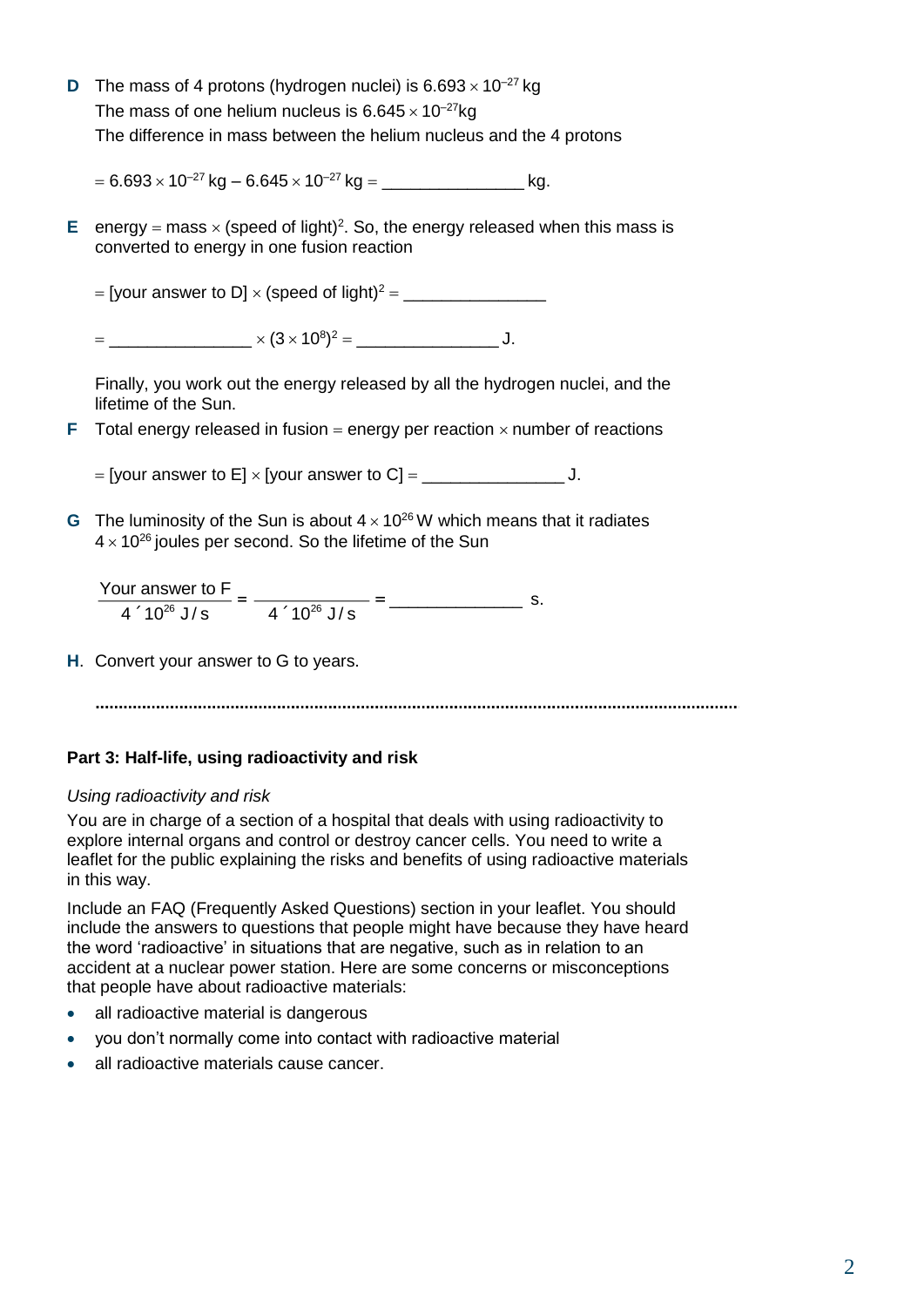### **Questions**

**Part 1: Radiation and atoms**

| 9            | a           | Use this data to plot a graph and find the half-life of a radioactive source.                                                                                                                                                                  | $(6$ marks $)$      |
|--------------|-------------|------------------------------------------------------------------------------------------------------------------------------------------------------------------------------------------------------------------------------------------------|---------------------|
|              |             | Part 3: Half-life, using radioactivity and risk                                                                                                                                                                                                |                     |
|              |             |                                                                                                                                                                                                                                                | $(2 \text{ marks})$ |
|              |             |                                                                                                                                                                                                                                                |                     |
|              | $\mathbf b$ | Scientists estimate that the Sun will shine for about another 5 billion years,<br>and know that only hydrogen in the core of the Sun (about 10% of the total<br>hydrogen) undergoes fusion. Suggest how this would affect your<br>calculation. |                     |
|              |             |                                                                                                                                                                                                                                                | $(1$ mark $)$       |
| 7            | a           | The Sun is halfway through its lifecycle, and was formed about 5 billion years ago.<br>Suggest how much longer it will shine for, based on your calculation.                                                                                   |                     |
|              |             |                                                                                                                                                                                                                                                | $(2 \text{ marks})$ |
|              |             | and the decay equation for an isotope that decays by emitting gamma radiation.                                                                                                                                                                 |                     |
| 3            |             | Describe and explain the difference between the decay equations in question 2                                                                                                                                                                  | $(3 \text{ marks})$ |
|              | $\mathbf b$ | the decay of thorium-231 by beta decay.                                                                                                                                                                                                        |                     |
|              | a           | the decay of thorium-229 by alpha decay.                                                                                                                                                                                                       | $(3$ marks)         |
| $\mathbf{2}$ |             | The atomic number of thorium is 90. Use the periodic table to write a balanced<br>decay equation for each of the following:                                                                                                                    |                     |
|              |             |                                                                                                                                                                                                                                                | $(4$ marks)         |
|              |             |                                                                                                                                                                                                                                                |                     |
|              |             |                                                                                                                                                                                                                                                |                     |
|              | b           | Compare alpha and gamma radiation.                                                                                                                                                                                                             |                     |
|              |             |                                                                                                                                                                                                                                                | $(4$ marks $)$      |
|              |             |                                                                                                                                                                                                                                                |                     |
|              |             |                                                                                                                                                                                                                                                |                     |
| 1            | a           | Compare alpha and beta radiation.                                                                                                                                                                                                              |                     |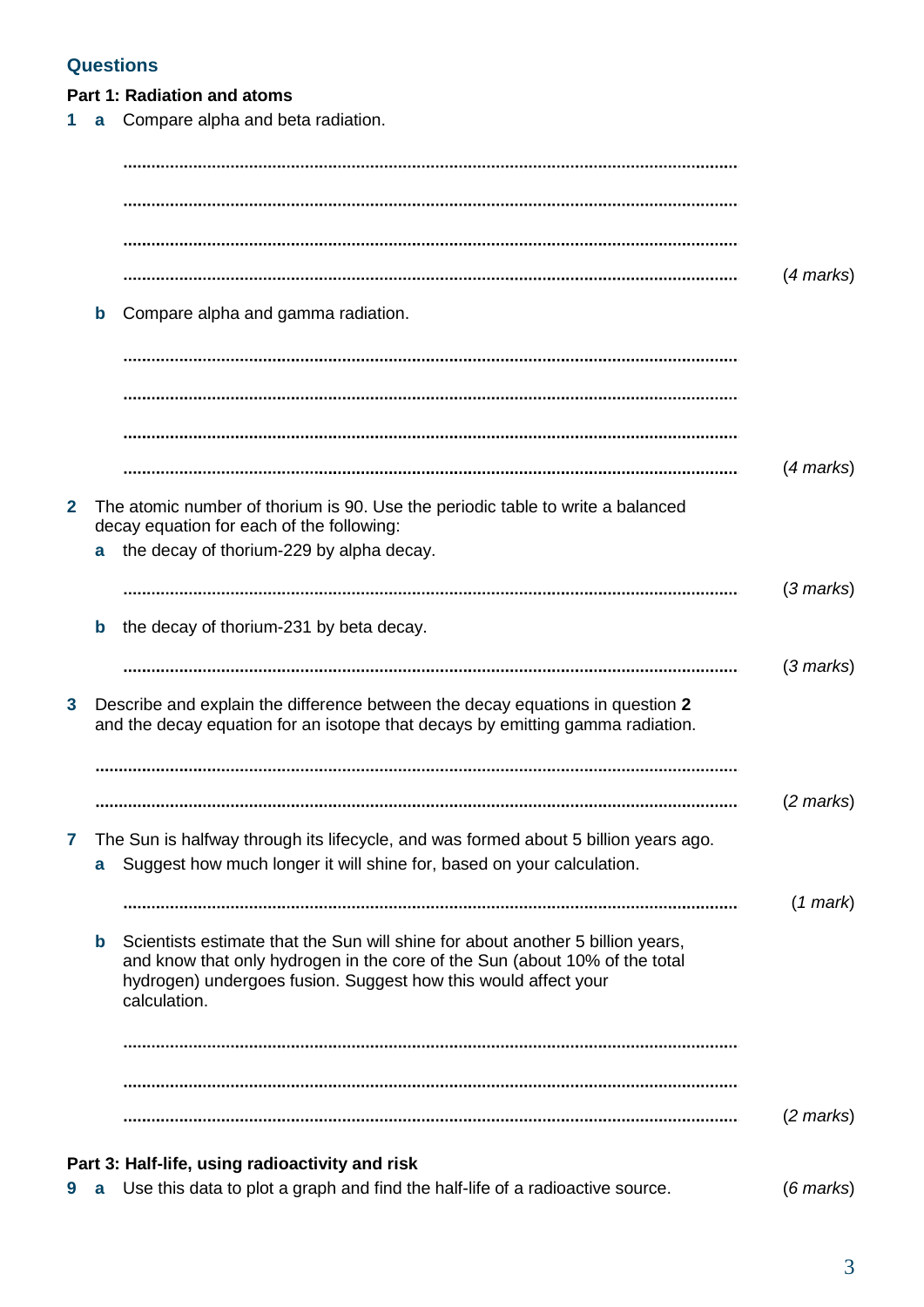| <b>Time (hours)</b>                        | <b>Count rate (counts/min)</b>                                                  |                     |
|--------------------------------------------|---------------------------------------------------------------------------------|---------------------|
| $\mathbf 0$                                | 510                                                                             |                     |
| 0.5                                        | 414                                                                             |                     |
| 1.0                                        | 337                                                                             |                     |
| 1.5                                        | 276                                                                             |                     |
| 2.0                                        | 227                                                                             |                     |
| 2.5                                        | 188                                                                             |                     |
| $\mathbf b$                                | Use the half-life to calculate the activity after 6 half-lives.                 |                     |
|                                            |                                                                                 |                     |
|                                            |                                                                                 | $(2 \text{ marks})$ |
| control or destruction of unwanted tissue. | 10 Compare the use of radioisotopes for the investigation of organs and for the |                     |
|                                            |                                                                                 |                     |
|                                            |                                                                                 |                     |
|                                            |                                                                                 |                     |
|                                            |                                                                                 |                     |
|                                            |                                                                                 |                     |
|                                            |                                                                                 |                     |
|                                            |                                                                                 |                     |
|                                            |                                                                                 | $(6$ marks $)$      |